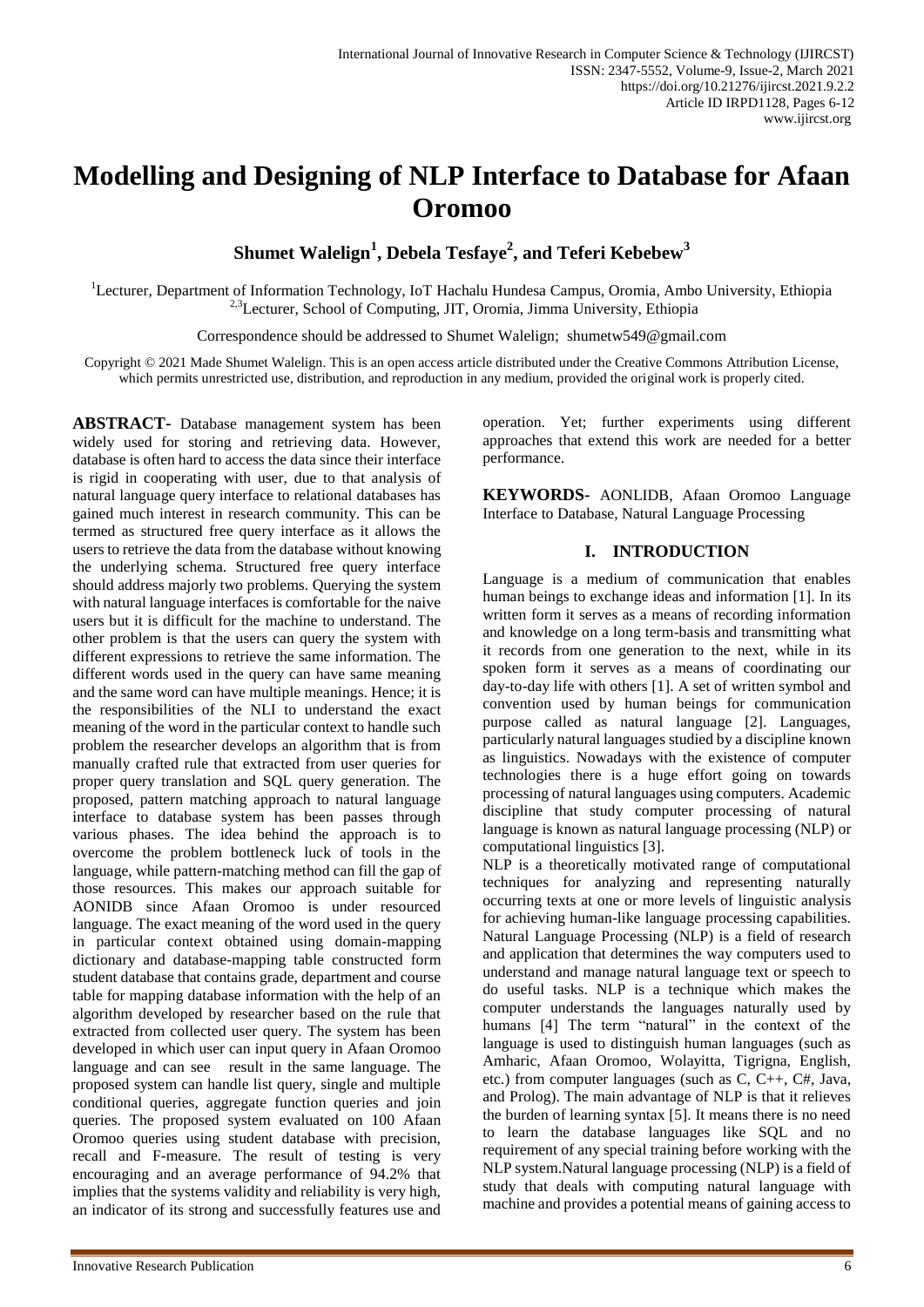the information inherent in the large amount of text available through intranet and the Internet [6].Natural language processing refers to human like language processing which reveals that it is a discipline within the field of artificial intelligence. However, the ultimate goal of research on natural language processing is to parse and understanding of language not fully achieved. For this reason, much research in NLP has focused on intermediate tasks that make sense of some of the structure inherent in language without requiring complete understanding. In the context of human computer interaction, there are many NLP applications [7] such as information retrieval systems, information extraction, speech recognition, language translator, question answering, natural language interface to database, dialog systems which are described in chapter two of this study. The most explanatory method for presenting what actually happens within NLP system is by means of the levels of language approach. There are different levels of NLP [3]: phonological (deals with the interpretation of speech sounds within and across words), morphological (deals with the componential nature of words), lexical (deals with the interpretation of the meaning of individual words), syntactic (focuses on analyzing the words in a sentence so as to uncover the grammatical structure of the sentence), semantic (determines the possible meanings of a sentence by focusing on the interactions among word-level meanings in the sentence), discourse (works with units of text longer than a sentence) and pragmatic (uses additional information about the social environment in which a given document exists [3].

Database management systems used for storing and retrieving the data. Databases are very hard to access data since their interfaces are rigid in cooperating with users [8]. In relational databases, the data is stored using tables. The table contains set of rows and columns, each column represents attribute and each row represents the instance of the data for a set of attributes. The data manipulated using various operators with fixed set of keywords by following a set of syntax rules. By learning this structured query language one can extract the required data from the whole set of data, can also perform various operations such as update, manipulate and deletion of the data.

The relational database management systems are more popular based on the characteristics like its robustness and flexibility, high performance, scalability, data security and protection and flexible data maintenance [9]. Above all these advantages, it allows to index, perform aggregation, filtering and sorting done on the data using structured query language. Even though, RDBMS has those advantage it has some limitation to perform operations on the data, which is stored on databases, it is required to learn the structured query language. Since the naive user who knows only the natural language difficult to directly, access the required information from the databases. To come out from these limitations, it is required to design a tool that can understand the requirements of the naive user through natural language query, convert the natural language query into an equivalent structured language query. Then obtained structural query is used to access the required information from the databases. This kind of tool termed as natural language interface to databases or NLIDB system. Thus, the NLIDB take the input in natural language query, translate into structured query language, and returns the desired

information to the naive user. Database could store huge amount of data [9]. In order to query or retrieve information from a database by a novice user, a natural language that will provide correct and precise information without knowing the depth of structured query language is the need of the time. In this thesis, the researcher proposed the idea of using natural language interface in the context of database prompted the need for development of a system called Afaan Oromoo natural language interface to database. Afaan Oromoo is an Afro-Asiatic language, and the most widely spoken of the Cushitic sub phylum and widely used as both written and spoken language in Ethiopia and some neighboring countries [10] [11] [12] [13], including Kenya, Djibouti, and Somalia. Besides being a working language of regional government of Oromia. Afaan Oromoo is the instructional medium for primary and junior secondary schools throughout the region. Moreover, a number of literatures, newspapers, magazines, educational resources, official documents and religious writings are written and published in Afaan Oromoo. There are many design models/techniques proposed in the literatures in the field of NLIDB [5] such as pattern matching systems, syntax-based systems, semantic based grammar systems and intermediate representation of languages system.

# *A. Natural language interface to database*

NLIDB Systems is one of the earliest and most widely studied areas of natural language processing (NLP). It is the development of a natural language interface to database systems. Such front ends relieve the users of the need to know the structure of the database and offer a much more convenient and flexible interaction, because of this application of NLP is still widely popular today [5]. Natural language interfaces to databases systems allow a user to communicate with the database directly by entering the query in the form of a natural language question. The NLIDB system maps the natural language query to the appropriate SQL by processing the information in the query and correlation with the system and domain metadata. The purpose [14] of natural language interface to database system is to accept requests in Afaan Oromoo language and attempts to 'understand' them or we can say that natural language interfaces to databases are systems that translate a natural language sentence into a database query and then display result back to the user. NLIDB is a step towards the development of intelligent database systems to enhance the users in performing flexible querying in databases [15].

A complete NLIDB system will benefit us in many ways; anyone can gather information from the database by using such systems. Additionally, it may change our awareness about the information in a database. Traditionally, people are used to working with a form; their expectations depend heavily on the capabilities of the form. NLIDB makes the entire approach more flexible; therefore, it will enhance the use of a database. Although the earliest research has started since the late sixties, but in Ethiopian context there is some research conducted in NLIDB for Amharic but not for Afaan Oromoo. Natural language interface to database is a system that allows the user to access information stored in a database by typing requests expressed in some natural language.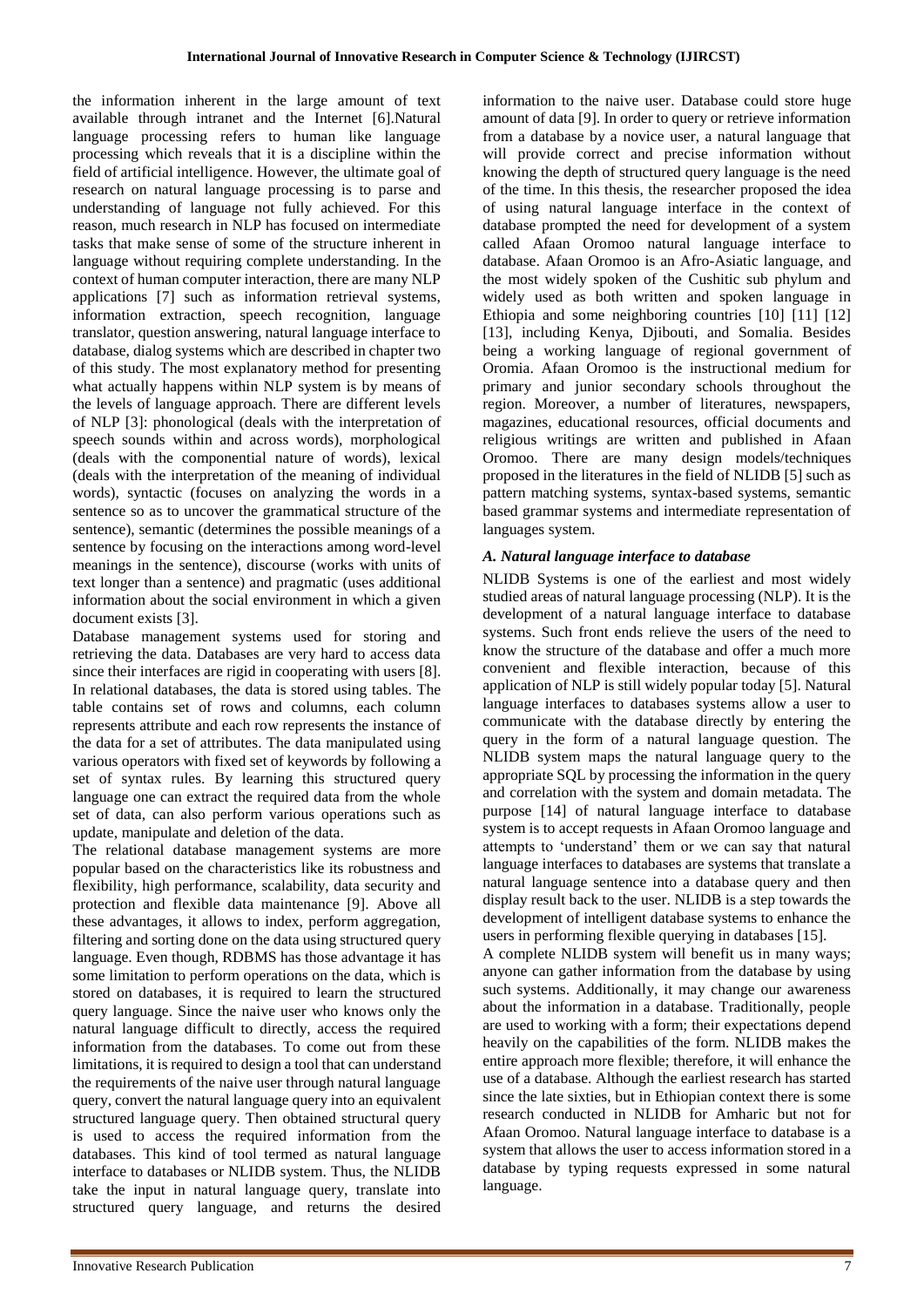### *B. User Interface components (GUI)*

The client level presents a user interface to the user that manage interaction with the system which consists of several components, the components like a text field for the user to enter a natural language query and display output.

#### *1. Linguistic component*

The module that controls the linguistic aspect, where the natural language Query is submitted a many analysis operation (morphological, syntactic and semantic analysis). At the end of this procedure, we obtain an intermediate logical query. It handles input as natural language, translate it into formal query and generate output in natural language from the result which comes after execution of query. In the first stage of linguistic processing, the natural language query is mapped and translated into the corresponding SQL query by appropriate mapping functions [16]. The linguistic component performs three analyses: morphological, syntactic and semantic explained as follows:

## *2. Syntactic Analysis*

The word syntax means grammatical arrangements of words in a sentence and their relationship with each other [17]. The objective of the syntactic analysis is to find the syntactic structure of the sentence. This splits the sentence into the simpler elements called tokens. Then the spelling checker check the token is correctly spell or not, or check the availability of tokens on the system dictionary. After the morphological analysis stage, the syntactic analysis is used to show how the words of query entered by the user are related to each another. This transaction will enable our system to know the syntactic structure of the request and explain the dependency relationships between different words based on metadata. This is done by applying a set of syntactic rules. These rules from user query, which describe the query structures of the request.

#### *3. Semantic Analysis*

Semantic Analysis is related to create the representations for meaning of linguistics inputs. It deals with how to determine the meaning of the query from the meaning of its parts. So, it generates a logical query which is the input of database query generator. The overall objective of the semantic analysis is to assign a logical meaning to the syntactic analysis. This is done by applying a set of semantic rules, which are used to translate the syntactic analysis to a logical query. Each syntactic rule defined in sentences has a corresponding semantic rule. For this reason, the translation process is called rule-by-rule style [18]. This module is composed of a set of classes; each class contains multiple queries in natural languages that have the same logical interpretation.

## *4. Database component*

The database component consists of SQL generation and SQL execution. The SQL Generation component takes an Intermediate Query (IQ) as an input from Linguistic component and generates an equivalent SQL query as output. The SQL Execution component executes the generated SQL query and displays appropriate query output or message on GUI to user. It performs traditional database management functions. A lexicon composed of a number of tables that store natural language words and their corresponding mapping to formal objects that are used to

create a formal query. These tables can have entries of column name; attribute names, etc. questions entered in natural language translated into a statement with the help of lexicon. Then a formal query is formed by mapping these tokens into lexicon tables, which is executed and the result in natural language is given to user. Natural language database systems make use of syntactic knowledge and knowledge about the actual database in order to properly relate natural language input to the structure and contents of that database [16]. The database component consists of two parts: DBQ generation and DBQ execution.

## *C. Technique used for developing natural language Interface to database*

## *1. Pattern-Matching Systems*

Pattern matching system is the earliest and the simplest techniques to implement natural language interface to database (NLIDB). These patterns and rules are fixed [19]. The rules states that if an input word or sentence is matched with the given pattern, the action has been taken. Those actions are also mention in the database [20]. The main advantage of pattern matching approach is that no elaborate parsing and modules of interpretation are required and the systems are very easy to implement.

## *2. Syntax-Based Systems*

In syntax-based system user questions are analyzed syntactically i.e.it is parsed and the resulting syntactic tree is mapped to an expression in some database query language [21] [5]. Syntax-based systems use a language system that explains the feasible syntactic structures of the user's query [22].

Syntax-based systems use a grammar that describes the possible syntactic structures of the user's questions. Syntax-based NLIDBs usually interface to application-specific database systems that provide database query languages carefully designed to facilitate the mapping from the parse tree to the database query. The main advantage of using syntax-based approaches is that they provided detailed information about the structure of a sentence. A parse tree contains a lot of information about the sentence structure; starting from a single word and its part of speech, how words can be grouped together to form a phrase, how phrases can be grouped together to form more complex phrases, until a complete sentence is built. Having this information, we can map the semantic meanings to certain production rules (or nodes in a parse tree). One of the examples of syntax-based system is LUNAR [23].

In this system grammar is nothing but the possible syntactic structure of the user's question. As Neeli Nihal ani [24] present the problem of syntax based, unfortunately not all nodes should be mapped, some nodes have to be left just as they are without adding any semantic meanings and it is not always clear which nodes should be mapped and which should not. Moreover, the same node in different parse trees is not necessarily going to be translated in all the trees. The second problem is a sentence can have multiple correct parse trees, and if all are translated, they may lead to different query results. The last problem is that it is difficult for a syntax-based approach to directly map a parse tree into some general database query language, such as SQL (Structured Query Language) [21].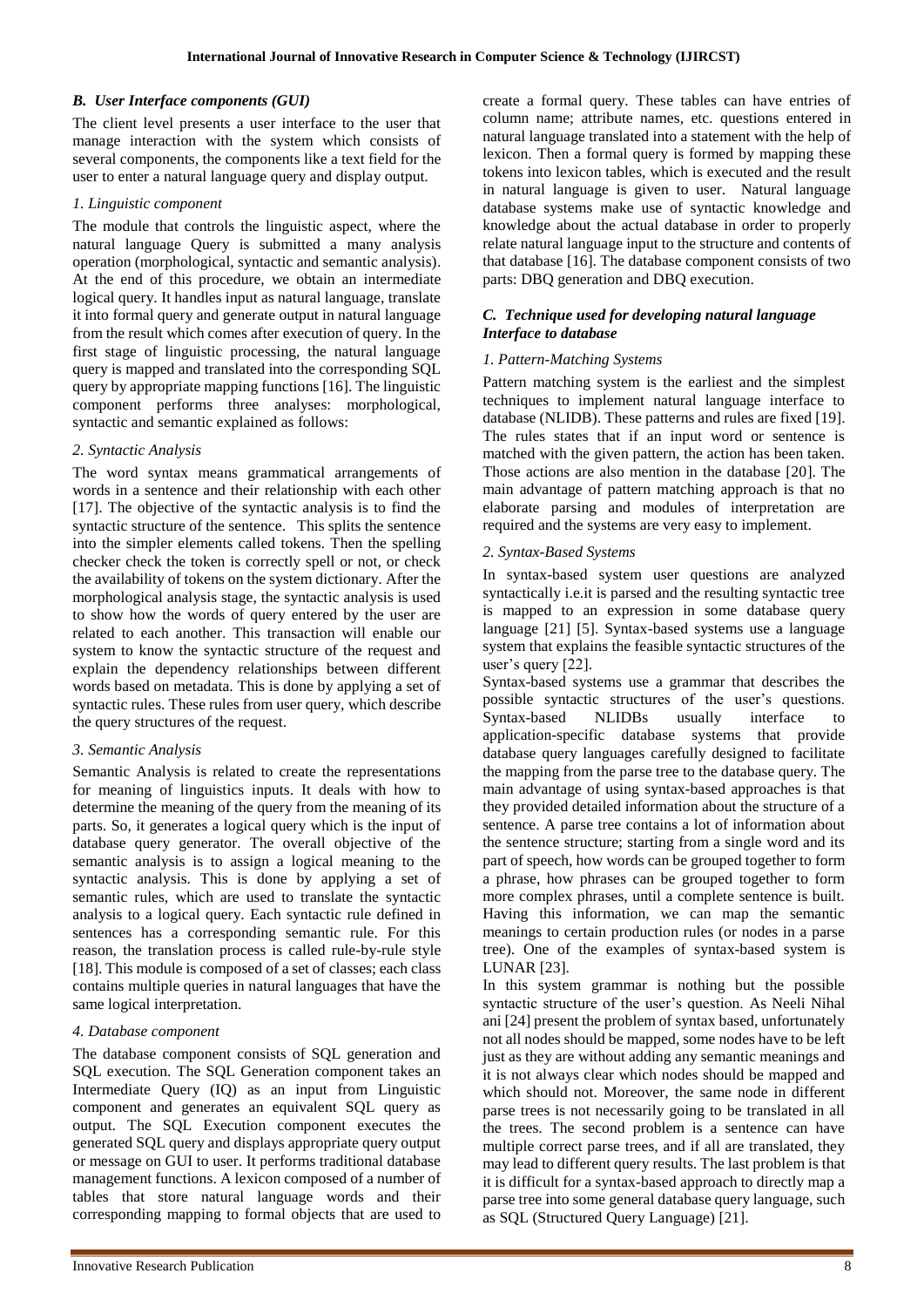#### *3. Semantic Grammar Systems*

In semantic grammar systems, the requests and responses are still done by parsing the input and mapping the parse tree to a database query [5]. The difference, in this case, is that the grammar's categories do not necessarily correspond to syntactic concepts [21].

The basic idea of a semantic grammar system is to simplify the parse tree as much as possible, by removing unnecessary nodes or combining some nodes together. Based on this idea, the semantic grammar system can better reflect the semantic representation without having complex parse tree structures. Instead of smaller structures, the semantic grammar approach also provides a special way for assigning a name to a certain node in the tree, thus resulting in less ambiguity compared to the syntax-based approach [22].

The main drawback of semantic grammar approach is that it requires some prior-knowledge of the elements in the domain; therefore, making it difficult to port to other domains [5]. In addition, a parse tree in a semantic grammar system has specific structures and unique node labels, which could hardly be useful for other applications. Much of the systems developed till now like LUNAR, LADDER, use this approach of semantic grammar.

#### *4. Intermediate Representation*

Due to the difficulties of directly translating a sentence into a general database query language using syntax-based approach, the intermediate representation systems as proposed by [22]. The idea is first to map a sentence into a logical query language, and then further translate this logical query language into a general database query language such as SQL.

# **II. OVERVIEW OF THE PROPOSED SYSTEM**

The first thing to be done with a user's query, is to tokenize the words in the user's queries into the words found in the dictionary and the requests tables of the database and if queries are wrong system auto correction is done to correct the query. This tokenization of words is done in such a way that erroneous repetitions are also eliminated, pre-processing phase briefly described in (section 4.4) of this chapter. In this study pattern matching approach with combination of the rule extracted from user query which are also used to develop an algorithm to understand the query feature of the sentences with the semantic feature learned from dictionary using matching rule. First, the manually crafted rule extracted from various queries provided by users of the query, and then an algorithm is developed based on those rules which are used for mapping and query translation purpose described in (section 4.14).

Since Afaan Oromoo is under resourced language pattern matching approach is used in that pattern matching approach requires no elaborate parsing and modules of interpretation are required and Afaan Oromoo lacks these readymade tools and pattern matching approach fill this gap and easy to implement. The approaches for query translation and execution are described below:



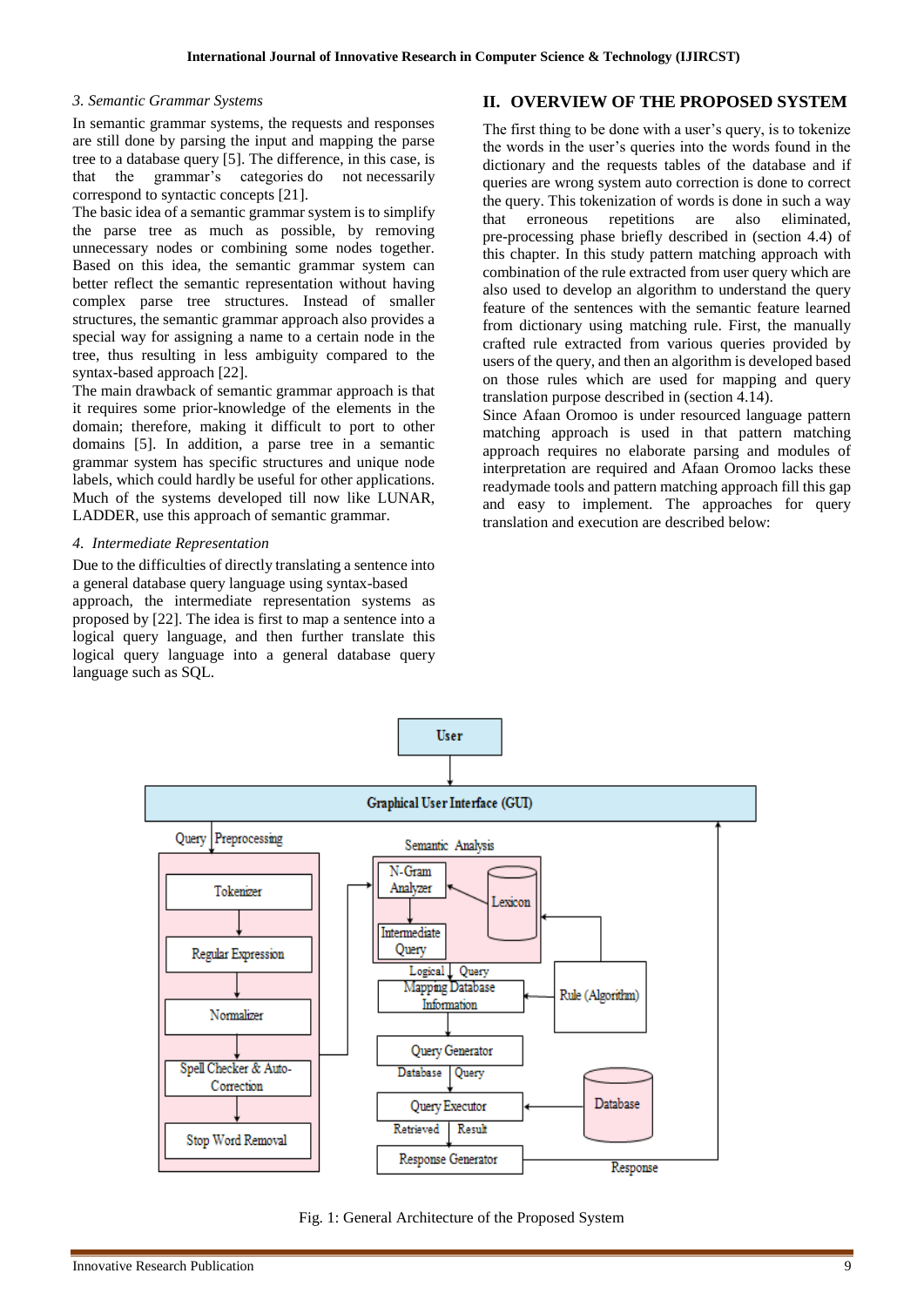#### *A. Constructing Rule for Developing an Algorithm*

The linguistic knowledge of the language plays an important role to create the rule. The linguistic knowledge required for the natural language obtained in different ways. Identification of input query, whether the user query is table name, column name, column value, operand, and aggregate function or it may be noise word are the main task of the translation.

The rules to develop an algorithm extracted from the inherent structure of collected queries in forming meaning of words. The most common way of representing language is via rules [27] as cited in Worknight [28]. The rule underlies many linguistic theories of the language, which turn into a set of rules. We have analyzed the structure of users query with respect SQL structure to develop algorithm. The rule is used to identify whether the user query is table name, column name, column value or position of table or column name which provide information and give more description about the query it used. These rules establish understanding of the structure of the database and enables retrieving of information from the underline database.

Table 1: Query Sample

| $\mathbf{N}\mathbf{o}$ | User input query                                                                                                                 | System generated query                                         |             |
|------------------------|----------------------------------------------------------------------------------------------------------------------------------|----------------------------------------------------------------|-------------|
| $\mathbf{1}$           | maqa barattootaa saala isaanii dubra<br>ta'ee baasi.                                                                             | select name from student where<br>$sex = 'female'$             | $\mathbf C$ |
| $\mathbf{2}$           | maqa fi qabxi barattootaa saala isaanii<br>dubra ta'ee baasi.                                                                    | select name, gpa from student<br>where $sex = 'female'$        | C           |
| 3                      | maqa qabxi fi umrii barattootaa saala<br>select name, gpa, age from<br>isaanii dubra ta'ee baasi.<br>student where sex ='female' |                                                                | C           |
| $\overline{4}$         | maqa qabxi umrii fi umrii barattootaa<br>saala isaanii dubra ta'ee baasi.                                                        | select name, gpa, age, sex from<br>student where sex ='female' |             |
| 5                      | maga fi lakk barataa barattootaa GPA 3<br>qaban agarsiisi.                                                                       | select name, sid from student<br>where $\text{gpa} = 3$        | C           |
| 6                      | maqa fi umrii barattootaa GPA 3 qaban<br>baasi.                                                                                  | select name, gpa, age from<br>student where $gp = 3$           |             |
| 7                      | maqa fi umrii barattootaa GPA 3 olii<br>naaf baasi.                                                                              | select name, age from student<br>where $\text{gpa} > 3$        | C           |



Fig. 2: Natural Language Interface to Database Design of Afaan Oromoo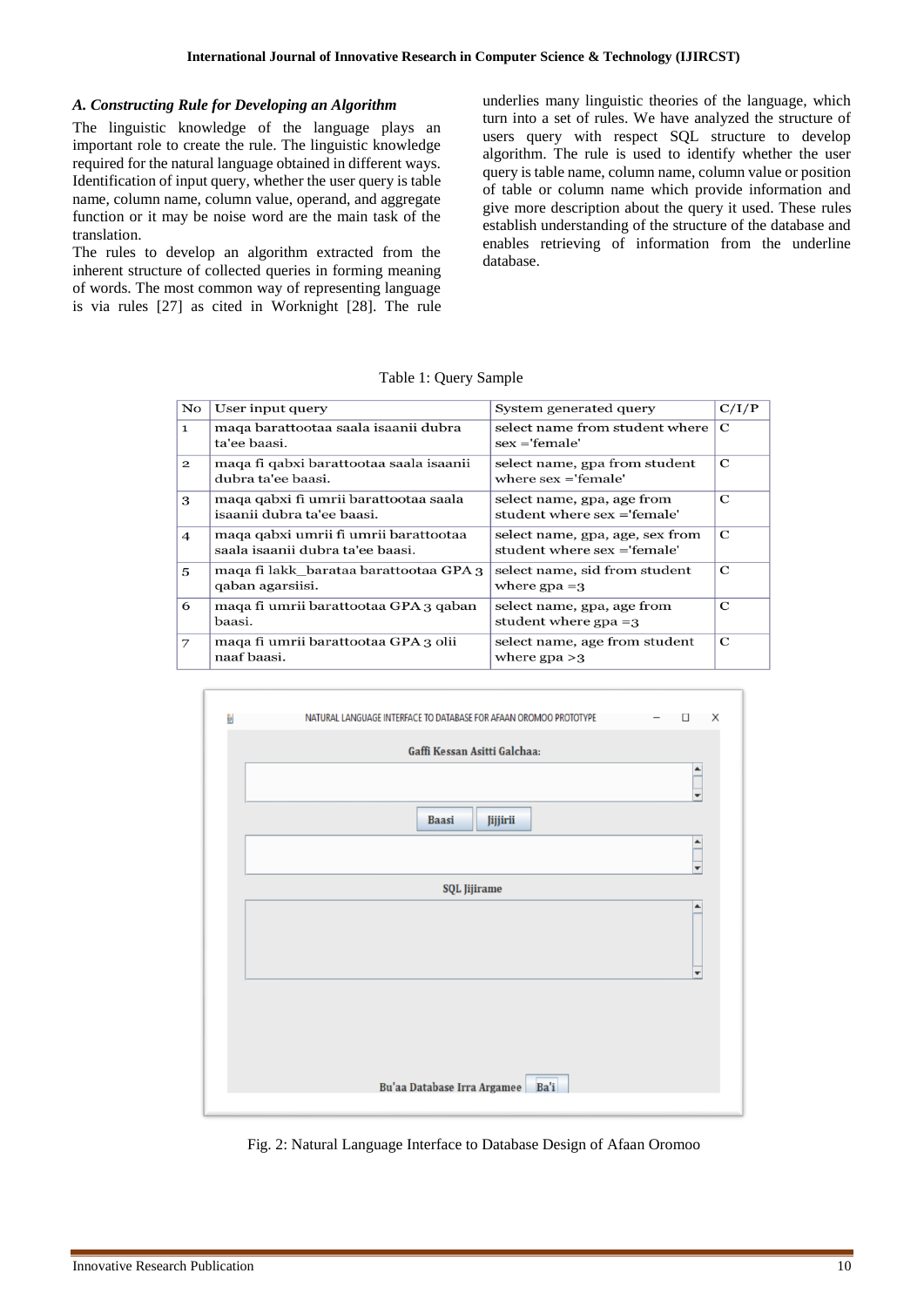#### **III. EXPERIMENTAL ANALYSIS**

The flexibility of the natural language interface for relational databases is of great importance since it is almost unavoidable for users to make either typographical errors or input out-rightly wrong queries altogether [27]. Flexibility of an NLIDB also makes the computer appear intelligent. This is the main goal of, natural language processing, and attempts to make human computer interaction as easy as possible W. Woods does as cited in [27]. From the experimental results presented above, it is clear that the developed NLIDB is indeed flexible as intended. When we compare other previous types of natural language interface to database systems developed so far, our AONLIDB systems that we created shares some similarities, but also noticeable for unique feature incorporated. Obviously, in the previous sections on the evaluation of our system's performance, noticed that the AONLIDB system we have developed found to have high performance as evidenced by results of measurement of accuracy for all query type. One similarity that it has with other previous NLIDB systems, by other developers such as Preeti Verma et al, A. Kaur, B.Sujatha, et al, Smegnew A, and many others is that they designed a user interface to database system in a natural language, which is Afaan Oromoo in our case. In addition, intended to address database users' difficulties that have no knowledge of English and SQL; hence, it enables such users to use Afaan Oromoo language for their queries and access to the database. Alike other previously created NLIDB including the above ones, our NLIDB system also targeted at users' who have no any prior and expert knowledge and skill of how to operate or use a database. In our case, any novice user can make a use of, operate on database system whenever they need to access, and obtain the data they require. Another similarity it has is that, for instance, alike the NLIDB systems developed by Preeti Verma et al and A. Kaur, they proposed "Punjabi language interface to database", the design of AONLIDB system we have developed and implemented an algorithm to extract and map patterns of natural Afaan Oromoo query which is unique to our system only but they didn't. Whereas coming to the feature that makes our AONLIDB system different from other previous system; it has incorporated unique features and has constituted some important aspects that gave rise to its high performance as well as its simplicity and user-friendly nature. In the design of their database interface, different researchers have created algorithms to help them create, a platform where the database can understand queries in the natural language and convert it into SQL queries. In particular, to the AONLIDB system we have designed, we have also developed and established an algorithm specific to and that only works for the natural language of our database system. However, in different from such and other previous NLIDB system, we tried to overcome such limitations by developing unique algorithm for Afaan Oromoo, that did not exist previously and new in its type. This avoided any difficulty that our database could have faced in understanding Afaan Oromoo sentences, as result of character variations, punctuation and other lexical and semantic variations in the structure of the language. This gave rise to the simplicity and flexibility of our particular database system, to communicate easily with the database user without any language barriers.Hindi language

interface to database by Himani Jain translation of query in which that did not contains table name our system share this similarity but not their system shares automatic detection of names of column for column value. Generally, the proposed algorithm compared to other previous types of NLIDB systems developed so far, especially on local language Amharic by Smegnew A. Even thou we share some similarity our algorithm in depth try to overcome the limitation and the challenge that forwarded by researcher which automatic detection of column name given column value. In this study have an answer to this problem not only this but also their system recalls performance measure using two parameters indicates 91% but the proposed algorithm performance measure is 94.2%, using three different classes beyond this our system much flexible and user friendly than Simeone, this is the main goal of this study that also, the main challenging task of the study and which offers higher flexibility to user and it removes the burden of syntax from the user.

# **IV. RESULT AND DISCUSSION**

This is to say that we have evaluated our system from different dimension. Language word recognition: - the user can type the query without too much care of ambiguous and multiple forms of word such as "saala, korniyaa, dhala, dubra, dubartootaa, shamarran" since, the system can understand such word in various alternatives. Relaxation of grammar: - The system can also understand queries of the user constructed in the form of various expressions or structured in various grammatical forms. For instance, the system can recognize the following two sentence forms of single query as "saala baasi or saala barattootaa baasi (show me sex of student/ give me student sex)". Language Understanding: - during the request, the user is not expected to include the column name on the query. For instance, in a certain query "dubra" express, the sex is female but our system would understand and should reframe the query as "saala isaanii dubra ta'ee baasi". Simplification: - The user can type the query without a need for complexity of expression and without the strong knowledge of SQL. We have collected to overcome the complexity sample queries from nonprofessional peoples those who have not knowledge structural database language. The accuracy of the system measured in term of precision and recall percentage with two classes that identifies query response as correct queries (C) and incorrect queries (I) partial queries (P).

Table 2: Query Response and Performance

|                |            | Selection | Condition   | Aggregat   | General  |
|----------------|------------|-----------|-------------|------------|----------|
| S.             | Performan  | Query     | Ouery<br>al | Ouery<br>e | Assessme |
| N              | ce Factors | (30)      | (50)        | (20)       | nt(100)  |
|                | Recall     | 0.9       | 0.9         | 0.75       | 0.85     |
| $\overline{c}$ | Precision  | 0.964     | 0.937       | 0.937      | 0.942    |
| 3              | F-Measure  | 0.93      | 0.918       | 0.833      | 0.875    |

#### **V. CONCLUSIONS**

In this study, the researcher has proposed natural language interface to database for Afaan Oromoo language. The designed and implemented system is tolerant and cooperative to access data from the database, using student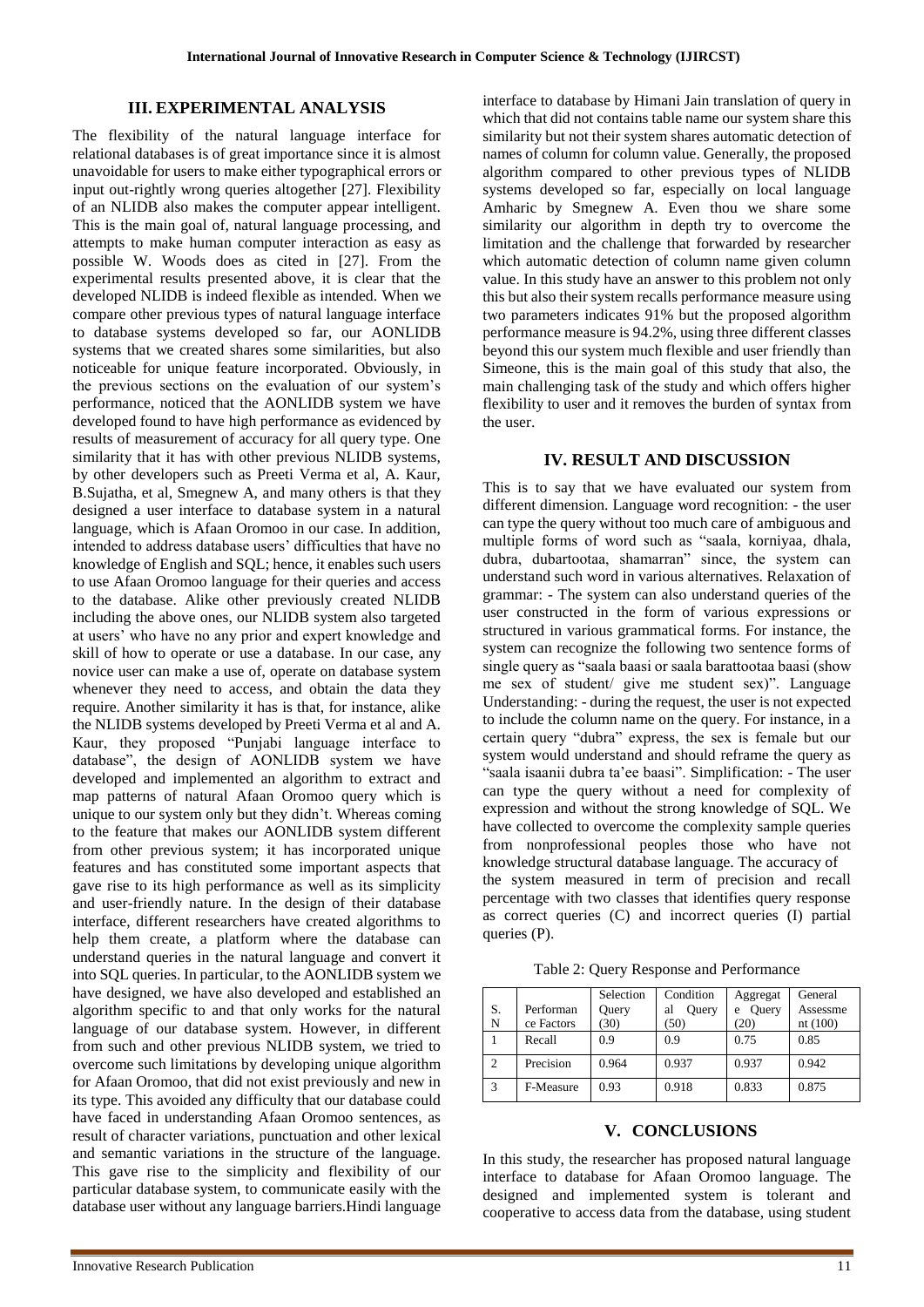database, the system that accepts query in Afaan Oromoo language and accepted query translated into SQL query, by mapping Afaan Oromoo word, with their corresponding English words from dictionary. Then SQL query executed on database to provide output to the user. This lets the novice user to formulate their queries in their native language without the knowledge of structural query language. As try to discuss in the previous chapters, in this study, pattern-matching approach for the development of AONLIDB recommended which was suitable for under resourced languages like Afaan Oromoo. In this study, the proposed system designed to handle the challenge in natural language query processing. The aim is to achieve correct SQL query translations for natural language query (NLQ). The interface developed uses pattern matching technique, to translate natural language query to SQL. It also uses set of production rule, which extracted out of user query to develop an algorithm. A series of steps like tokenization, lower case conversion, stop word removal, spell checker and auto correction, analysis of special token, checking word similarity, database element extraction, and SQL element extraction to convert natural language query to SQL Query. Any Interface with the use of natural language processing can be powerful enhancements, human language being so natural and considering Afaan Oromoo as in our paper, which is most commonly used language across the Oromia region. The goal of NLIDB is striving to answer users query correctly as intended by the user. The contribution of natural language processing in achieving the goal of NLIDB system clearly pointed out in our study. Furthermore, it has pointed out how NLP plays a significant role in enhancing the human computer's interaction by processing texts. To that end, natural language interface to database is one component of NLP contributing a lot to the effort of solving problem of accessing data from database that answers users question by translating natural language input into formal query. However, if the user enters unrecognized word and if those words are difficult to analyze their meaning due to overlapping domain then system may not be able to handle such queries or it may produce partial output. However, this work demonstrates how different NLIDB approach and methodologies in a specific domain using domain dictionary and other external resources. It also shows a method to assist user in database interaction by suggesting/providing auto correction words used queries from the system dictionary. In this study, the only focuses are on pattern-based interaction along with select, from, where and join clauses of SQL query and also handling complex query that results from the natural language query, group by, aggregate function, order by, clauses of SQL query can be done for handling these types of query. The validation of the prototype has shown encouraging performance. The results show that the system had improved F-Measure. However, there was minimal change in precision and recall, which can be resolved in the future work. The accuracy of the system measured in term of precision, recall F-measure percentage with three classes that identifies query response as correct queries, incorrect queries and partially correct queries. The results found are encouraging and the overall efficiency of system observed to be more than 94.2%.

#### **CONFLICTS OF INTEREST**

The authors declare that they have no conflicts of interest.

#### **REFERENCES**

- [1] Allen. pattern-based Language Understanding," 2nd Ed, California Redwood, Benjamin /Cummings Publishing
	- Company, Inc. 1996.
- [2] Amanuel Alemayehu, "the Syntax of Interrogatives in Oromoo," Ma Thesis, Addis Ababa University, Addis Ababa, 2006.
- [3] Liddy E.D," Natural Language Processing," Encyclopedia of Library and Information Science, 2nd Ed. Ny. Marcel Decker, Inc 2001.
- [4] A. Kaur, "Punjabi Language Interface to Database," Thapar University, 2010.
- [5] Ashish Kumar and Dr. Kunwar Singh Vaisla," Natural Language Interface to Databases: Development Techniques," Elixir Comp. Sci. & Engg. 58 (2013) 14724-14727, on 17 May 2014.
- [6] Getachew Mamo, "Part-of-Speech Tagging for Afaan Oromoo Language," Addis Ababa, Ethiopia January, 2009.
- [7] Flickinger, D.(2015) Natural Language Engineering-Efficient Processing With Hpsg: Methods, Systems, Evaluation. At: Http://Www.Coli.Uni-Sb.De/Nlesi/ Accessed at 3/15/2015.
- [8] Abhijeet R. Sontakke et al.," A Rule Based Graphical User Interface to Relational Database Using NLP," International Journal of Scientific Engineering and Research (Ijser), Issn (Online): 2347-3878, Impact Factor, 2014.
- [9] B.Sujatha, et al, "A Novel Architecture for the Natural Language Interface to Databases," International Journal of Computer Architecture and Mobility (ISSN 2319-9229) Volume 1-Issue 6, April 2013.
- [10] Oromoo Language. Http://En.Wikipedia.Org/Wiki/Oromoo\_Language; Last Accessed on August 25, 20016.
- [11] Kekeba Tune, Vasudeva Varma and Prasad Pingali, "Evaluation of Oromoo-English Cross-Language Information Retrieval," Ijcai 2007 Workshop on Clia, Hyderabad, India, 2007.
- [12] Oromoo Language: Encyclopedia Http://En.Allexperts.Com/E/O/Or/Oromoo\_Language . Htm, Last Accessed on October 10, 2016.
- [13] C.Griefenew Mewis, "A Grammatical Sketch of Written Oromoo," Druckerei Franz Hansen, Bergisch Gladbach, Germany, 2001.
- [14] Jadhav Sneha, Raut Shubhangi and A.S. Zore, "Natural Language to Database Interface", International Journal of Advanced Research in Computer and Communication Engineering Vol. 3, Issue 2, India, February 2014.
- [15] R. Kasper, "A Flexible Interface for Linking Applications to Penman's Sentence Generator," Darpa Speech and Natural Language Work- Shop, 1989.
- [16] Hanane Bais et al. "A Model of A Generic Natural Language Interface for Querying Database," I.J. Intelligent Systems and Applications, 2016.